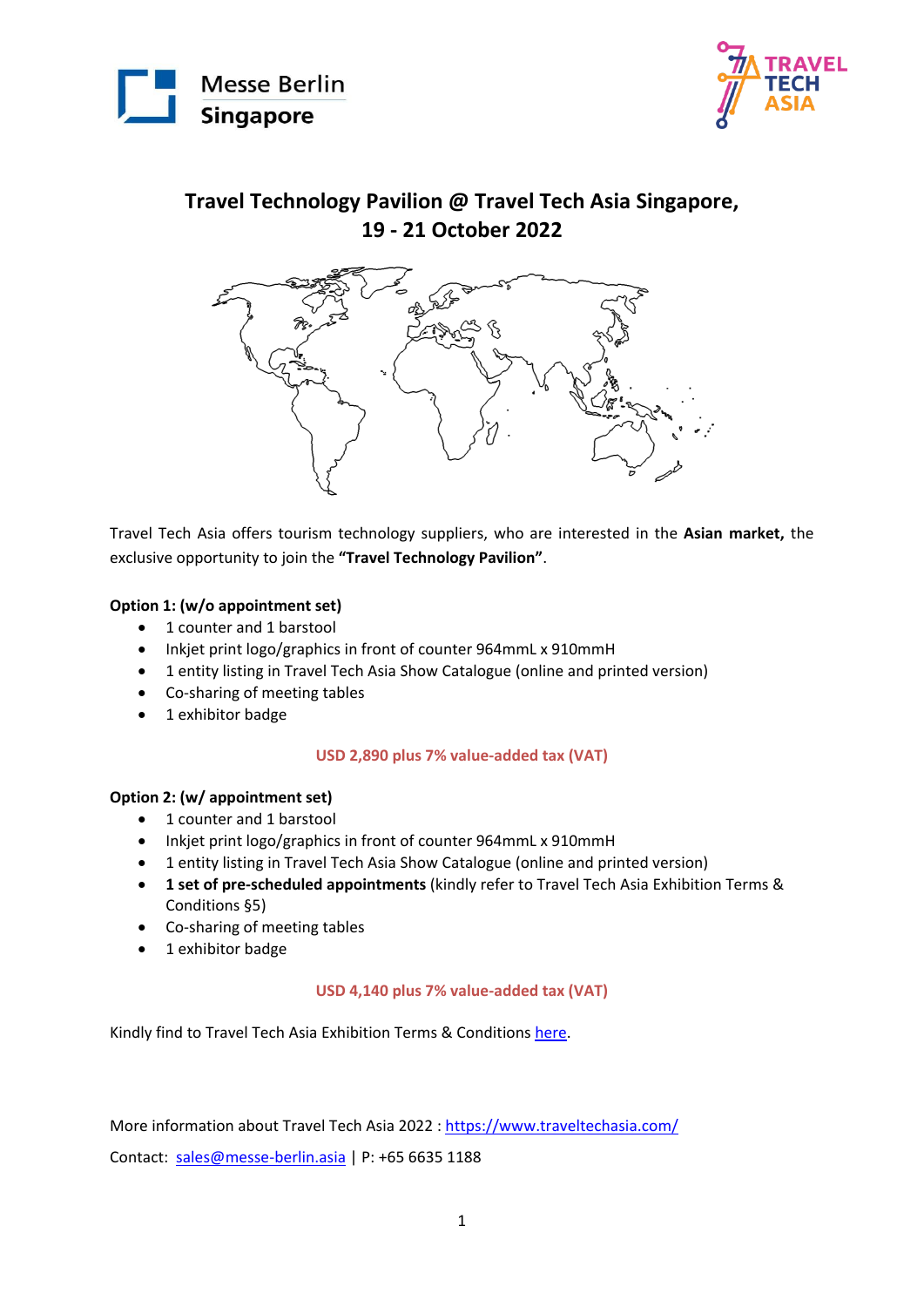



## **Travel Technology Pavilion @ Travel Tech Asia 2022, 19 - 21 October 2022**

**Please fax or e-mail this completed registration with signature and stamp per Email (**sales@messe-berlin.asia**)**

- **Option 1: Exhibitor without 1 set of pre-scheduled appointments USD 2,890.00 plus 7% value-added tax (VAT)**
- **Option 2: Exhibitor with 1 set of pre-scheduled appointments USD 4,140.00 plus 7% value-added tax (VAT)**
- **1 additional exhibitor badge USD 90.00 plus 7% value-added tax (VAT)**

#### **For Catalogue Listing:**

| <b>Exhibitor Name:</b> |                   |
|------------------------|-------------------|
| Street:                | Postal Code/City: |
| Internet Address:      | Company email:    |

Products\*\*:

\*\*please define your products in accordance with the product group index as annexed

#### **Contact Person: Mrs./Ms. Mr.**

| Name:             |         |                       |
|-------------------|---------|-----------------------|
| Tel /FAX:         | Mobile: | <b>Contact Email:</b> |
| Internet Address: |         | Company email:        |

#### **Invoice Address:**

| Company Name:  |                   |
|----------------|-------------------|
| Street:        | Postal Code/City: |
| Invoice Email: | Phone:            |

 **I have read the Travel Tech Asia terms and conditions (as annexed) and agree to abide by them.**

Date: \_\_\_\_\_\_\_\_\_\_\_\_\_\_\_\_\_\_\_\_\_\_Signature/Stamp: \_\_\_\_\_\_\_\_\_\_\_\_\_\_\_\_\_\_\_\_\_\_\_\_\_\_\_\_\_\_\_\_\_\_\_

*Please select if this is applicable to you:* 

exemption by providing the GST Exemption letter to Messe Berlin (Singapore). *We are a company organisation with NO legal entity in Singapore and want to apply for GST*